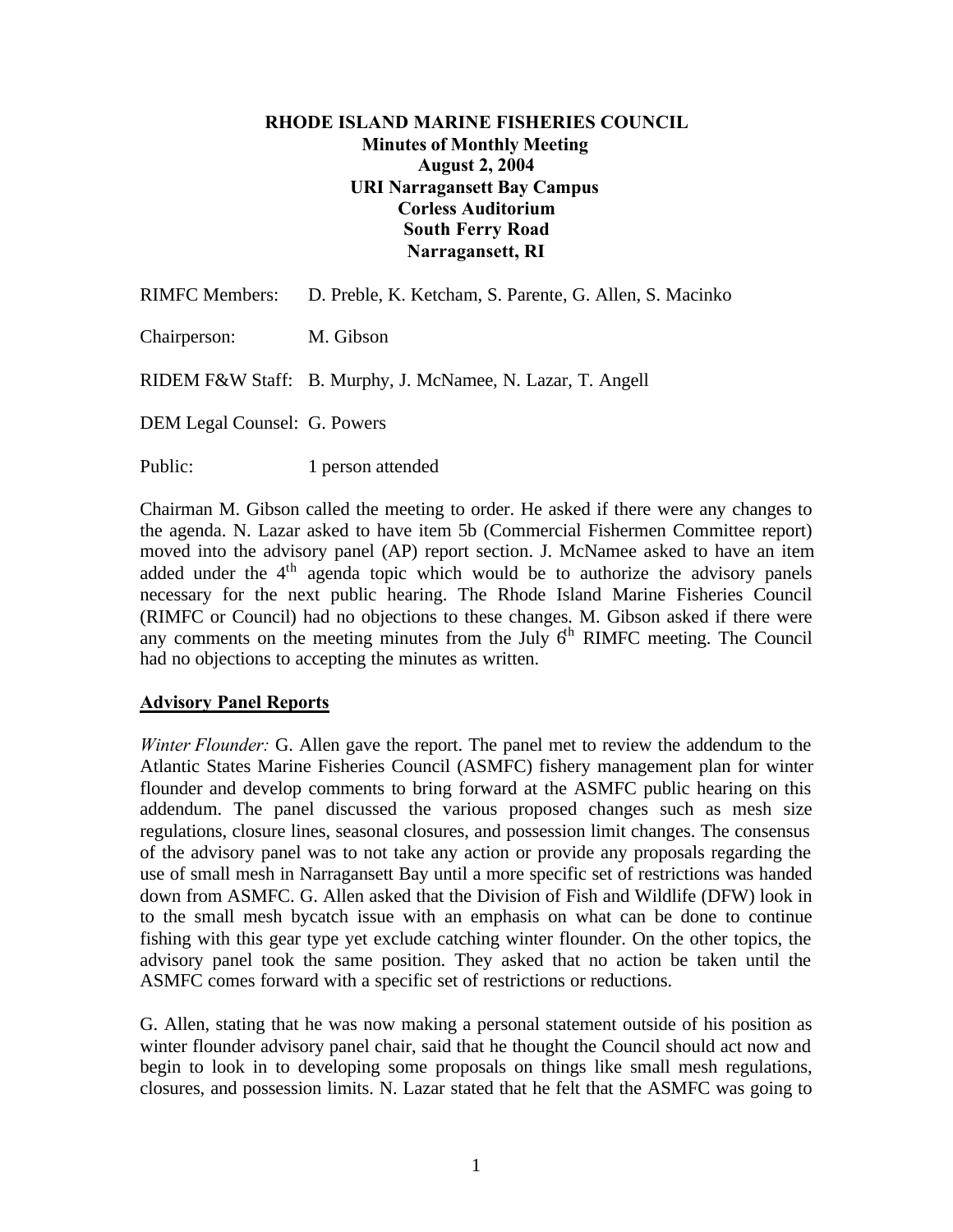come forward with required reductions from the August meeting and they would leave it up to the states to decide how to meet these reductions.

M. Gibson stated that it seemed as if there were two choices before the Council, one was whether to go with the advisory panel's suggestion of waiting for the ASMFC to come forward with something and the second choice was to move forward with examining reductions now.

K. Ketcham stated that there were two major unanswered questions regarding the comments made by G. Allen. One was whether there is a small mesh bycatch problem and two, whether winter flounder can grow to adult size in the bay regardless of fishing pressures. K. Ketcham went on to state that as far as further closures in the Bay, he felt that very few people actually fish in this area.

G. Allen stated that he wasn't proposing to impose regulations at this point, but rather he wanted to look at ways they could alleviate fishing pressure if and when the flounder make a comeback in the Bay.

M. Gibson stated that the DFW has intentions to put observers on commercial fishing vessels in the state as well as outfitting the new research vessel. Both of these things will help with gathering data on bycatch in Narragansett Bay.

**K. Ketcham made a motion to go with the winter flounder advisory panel recommendation to wait for a directive from the ASMFC before proceeding with any reduction proposals. He went on to state that the advisory panel should meet in early fall to evaluate what came out of the August ASMFC meeting regarding winter flounder**. **S. Macinko seconded the motion.** There was further discussion about the timing of the ASMFC process and how long it would be until a directive came out of that process specific to Narragansett Bay. M. Gibson stated that he thought a directive would come out of the August ASMFC meeting which would require reductions in state waters. This would then be passed to the states to develop there own management measures. These would then have to be approved by the winter flounder technical committee. **The Council voted 3 (K. Ketcham, S. Macinko, S. Parente) to approve and 2 (G. Allen, D. Preble) to oppose. The motion passed.**

*Shellfish:* J. King was not present therefore J. McNamee gave the report. The proposal brought forward by R. Vaughn to establish a spawner sanctuary in Point Judith Pond had been brought back to the shellfish AP for further development. During the meeting DEM Law Enforcement stated there disapproval of the proposal because the opening dates coincided with the openings of all the other management areas in Narragansett Bay. This was problematic because they would not be able to have a presence in all of these locations at the same time due to staff shortages. R. Vaughn withdrew his proposal and decided that he would reintroduce it with different dates at a later time, if at all.

Two other business items were a couple of ideas brought forward by M. McGiveney. One had to do with setting up a way to facilitate shellfish management area closures between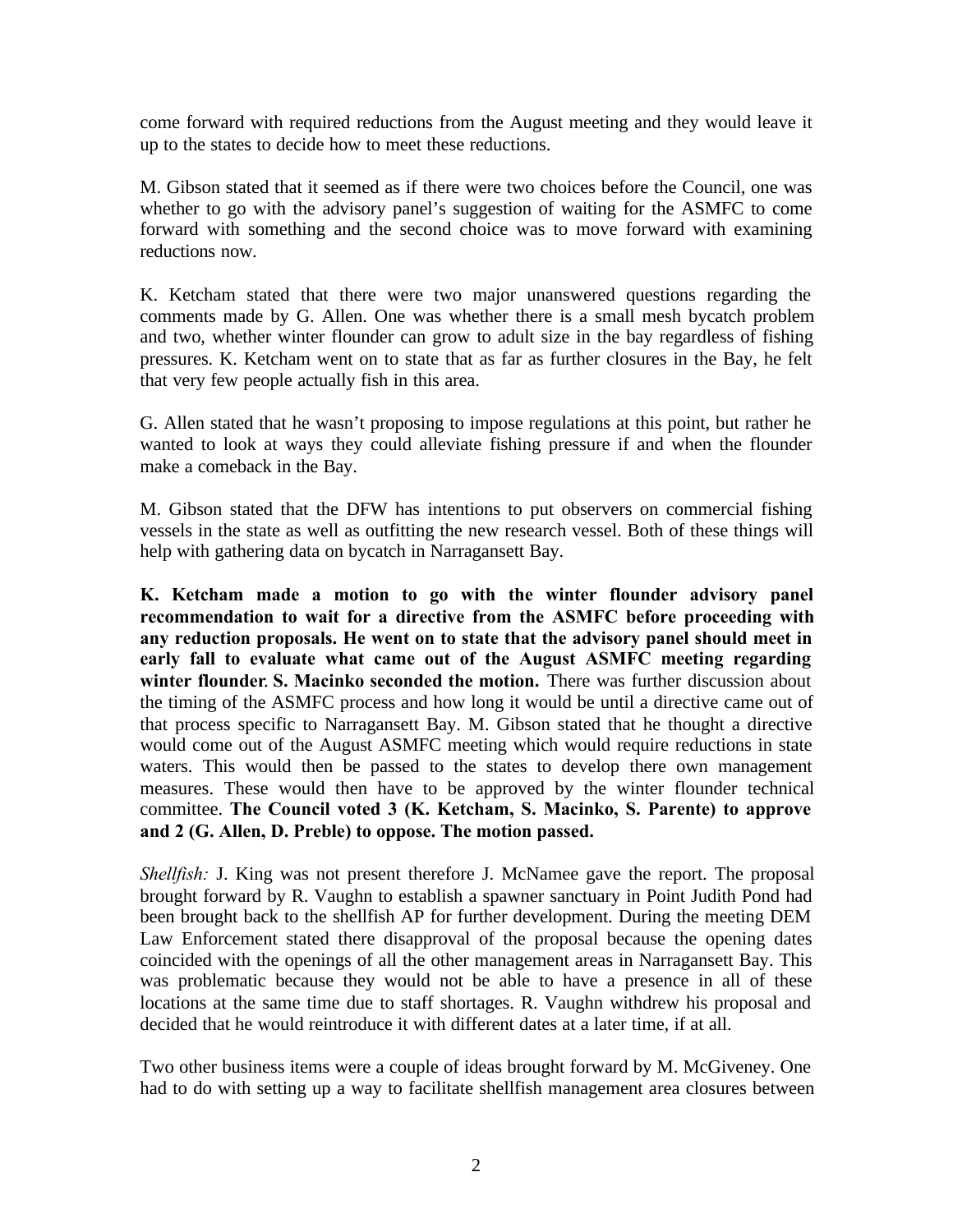the Director of DEM and the shellfish industry. The second was a proposal to stock the Green's River/Potowomut shellfish management area with juvenile shellfish. The AP was awaiting formal proposals on both of these before any action was necessary.

*Commercial Fishermen's Committee:* B. Murphy gave the report. The members of the commercial fishermen's committee (CFC) were convened to help develop a more specific set of priority rankings for the issuance of new licenses. They decided to break this down further and develop specific plans for each fishery sector, namely finfish, lobster, and shellfish. They decided to meet again in late August to discuss their proposals.

M. Gibson asked about the timing of this in conjunction with the upcoming public hearing. J. McNamee stated that he could get the CFCs comments into the public hearing summary document but the Council would not get an opportunity to view the proposals until after the summary document had been issued. The Council, however, had ample time to comment on the proposals. Two Council meetings and the public hearing would be the opportunities for the Council to comment on all of the public hearing items.

K. Ketcham asked if exit entrance ratios were being developed by the CFC. S. Parente stated that they had discussed this and they would be addressing exit entrance ratios by fishery sector at the following meeting. N. Lazar echoed these statements. He went on to suggest that the panel will function as an advisory panel and therefore needs a chairman appointed to it. The CFC does not currently have a chairman.

## **New Business**

*Schedule for the next public hearing:* J. McNamee had passed out a memo outlining the important dates leading up to the next public hearing. A second memo was passed out giving the Council the items to be presented at the public hearing. M. Gibson stated that he would like one addition to the public hearing item list which would be about the lobster trap transferability item which had been deferred from the previous public hearing. **G. Allen made a motion to approve the scheduling and items for the next public hearing. D. Preble seconded the motion. The Council voted unanimously to approve the motion**.

*Authorization to convene advisory panels regarding the next public hearing:* N. Lazar asked the Council to authorize convening the summer flounder, black sea bass, scup, lobster, tautog, and winter flounder advisory panels in order to begin discussions about alterations to the 2005 quota management programs for these species. **M. Gibson asked if there were any objections to convening these advisory panels. The Council members did not have any objections to this therefore they authorized convening the above list of AP meetings.**

## **Other Business**

*Proposed Floating Fish Trap regulations:* G. Allen gave the report. A document had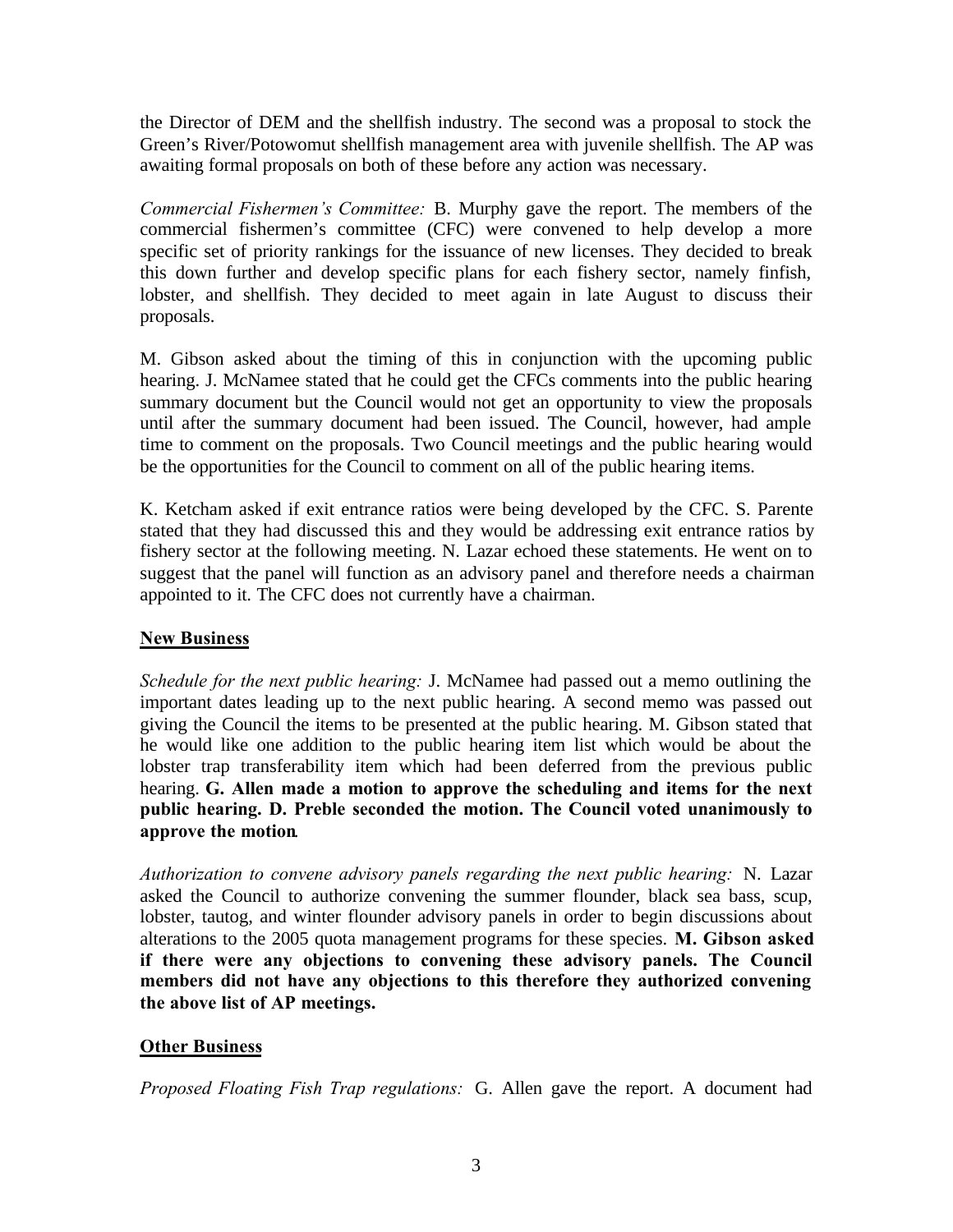been passed out to the Council outlining the various changes to the existing floating fish trap regulations which G. Allen reviewed for the Council. G. Allen explained that what they were presenting is what they would like sent to public hearing. B. Murphy presented a chart of the current trap locations and also some photographs of the floating fish trap locations. G. Allen brought up one point which did not come up during their discussions much. Some of the traps use floating line around there buoys to avoid fouling the lines on the anchors. G. Allen stated that this needs to be addressed because the floating line is a navigational hazard.

M. Gibson stated that the Council had already approved sending this to public hearing during the last agenda item.

G. Powers suggested deleting the last sentence from section 15.5 in the proposed regulations. The sentence suggests that the Coast Guard will not be changing their regulations and G. Powers suggested that this may not be the case, therefore to err on the side of caution, the last sentence of this section should be deleted. **M. Gibson asked if the Council had any objections to this suggestion. There were none, therefore the Council approved striking the last sentence in section 14.5. D. Preble made a motion to approve all of the proposed regulations with the modification as described above. S. Macinko seconded the motion. The Council voted unanimously to approve the motion**.

## **Old Business**

*Update on lobster stock assessment and escape vent issues:* T. Angell gave the report. The assessment was started and will probably be completed by early 2005. The results will be available at that time. T. Angell went on to describe some of the issues they are having with time series data.

K. Ketcham suggested that the discrepancy between the two data sets is probably due to the dockside sale of lobsters, which are not recorded in the dealer reports. T. Angell agreed that this was most likely one of the major sources of error.

M. Gibson asked T. Angell to discuss the natural mortality rates as they pertain to things like shell disease and how the assessment will treat this. T. Angell stated that the lobster technical committee (TC) is in agreement that the natural mortality rate has increased. This problem is being worked on by some scientists in Connecticut; they are developing a model which will estimate natural mortality.

T. Angell spoke about escape vent issues. T. Angell has received reports from Massachusetts on their most recent study, he has received 2-3 reports from the state of Maine on some of their studies, and he is still waiting for research from T. Hall and Dr. Crawford on their studies. When the final study is given to the DFW, the DFW will do an in house review of all the studies and report the findings. The T. Hall/Dr. Crawford study will not be completed until late this year.